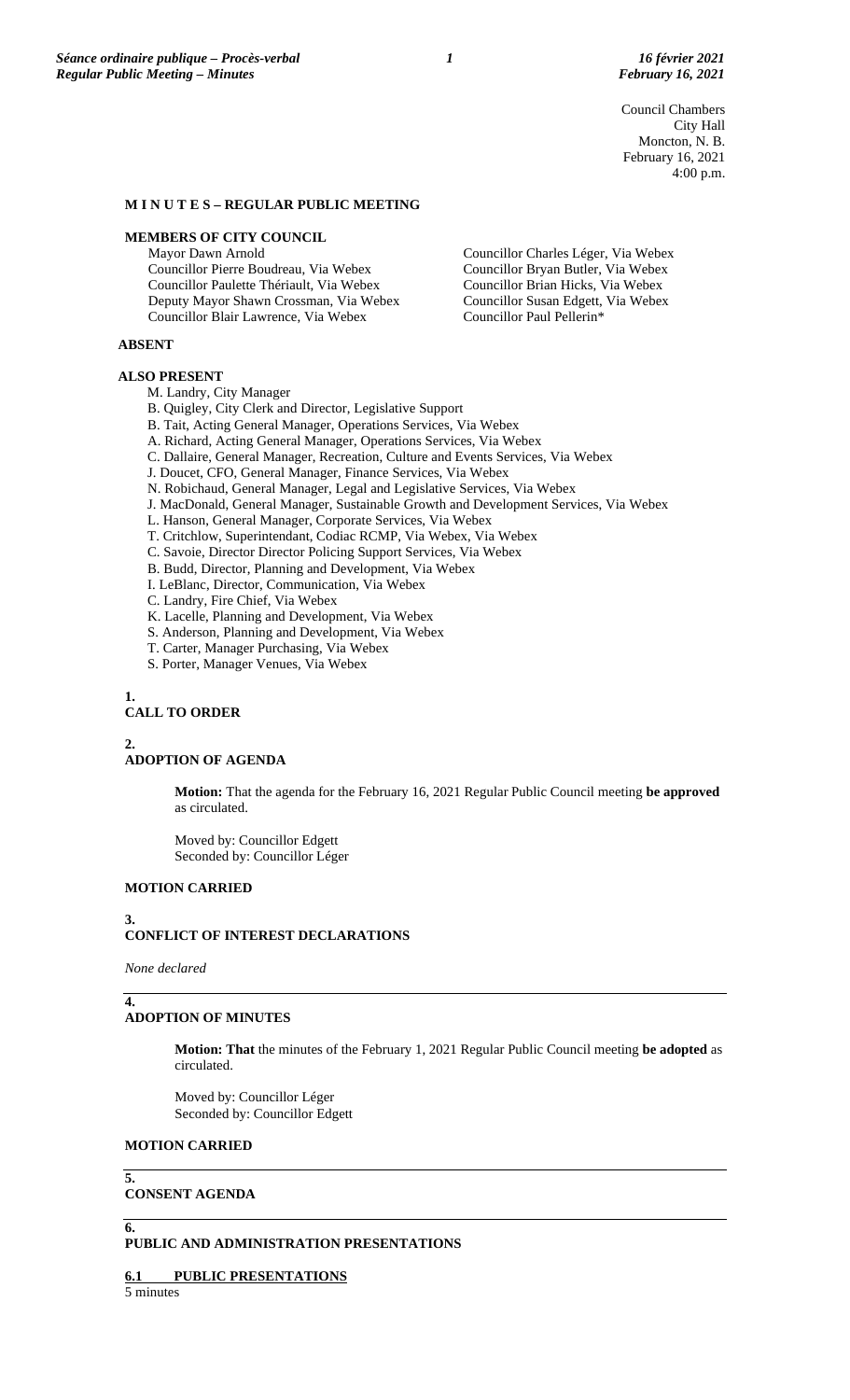### 6.1.1 **Presentation** – Police Body Cam – Ryan Hillier

Mr. Hillier provided an overview of research compiled on the use of police body warn cameras (BWCs). According to research by Goodison and Wilson (2017), in their randomized controlled experiment, found no significant differences in citizens' perceptions of police legitimacy, satisfaction with the interaction, or views of police professionalism between those who interacted with officers wearing or not wearing BWCs. These findings suggest that citizens' satisfaction and perceptions are likely conditioned by officers' actions and how they treat and speak to people, not just whether they are wearing BWCs, which in this case does not seem to have changed officers' behaviors.

It is his opinion that such use of such technology should be halted until further research is available.

It was suggested that perhaps Council and administration review the matter, and that Mr. Hillier present to the CRPA.

Superintendent Critchlow advised Council that the Federal Government and the RCMP are looking to provide greater transparency in policing. The use body worn cams allow for transparency and provides a record of what happens during interaction between an officer and citizen. He advised Council that BWCs are currently being piloted in Nunavut.

### **Other Presentations**

2 minutes

# **6.2 ADMINISTRATION PRESENTATIONS**

15 minutes

- 6.2.1 **Update** COVID-19 (Coronavirus) Marc Landry, City Manager; Conrad Landry, Fire Chief Mr. Landry indicated that there are currently 14 active cases in our Zone as of today. Chief Landry encouraged citizens to download the COVID app and wear their masks.
- 6.2.2 **Update** RCMP Tom Critchlow, Codiac RCMP Superintendent Superintendent Critchlow spoke of the weekly Sunday anti-mask protest. The past two weeks the anti-maskers have been abiding by the 2 metres, and if not able to do so, wear a mask. He advised Council that another member has tested positive for COVID, once again the transmission was due to responding to an emergency call. Stats for January are posted on the website.

#### **7. PLANNING MATTERS**

7.1 **Rezoning** – 119 Cameron Street (Introduction)

Mr. Budd advised Council that an application has been received from Amico Construction (2018) Inc. (agent) on behalf of 713651 NB Inc. (landowner) to rezone a portion of the property located at 119 Cameron Street (identified as PID 70661749) from UR (Urban Residential) zone to SBD (Secondary Business District) zone.

The rezoning will allow this portion of the property to be used as parking for a new multiple unit dwelling development.

The subject property was previously five (5) downtown lots that were assembled to accommodate a new 86-unit apartment building. The application before Council is to rezone the UR portion of land to SBD to accommodate approximately fifteen (15) parking spaces. The building itself is permitted and has already received permits for construction.

The Zoning By-law requires that parking be on the same lot and in the same zone as the main building it serves. Given the historical lot fabric, the property on Cameron Street was zoned UR (Urban Residential) whereas the four (4) properties on Weldon Street were zoned SBD (Secondary Business District). Given the lot configuration, the apartment project was designed to have vehicular access from Cameron Street; and the frontage on Weldon Street could be entirely residential.

A public hearing is being proposed for the regular public council meeting of March 15, 2021.

**Motion: That** Moncton City Council proceed with the rezoning process for By-law Z-220.5, and:

- 1) That Council give  $1<sup>st</sup>$  reading to By-law Z-220.5;
- 2) That a public hearing be set for March 15, 2021; and
- 3) That By-law Z-220.5 be referred to the Planning Advisory Committee for its written views; and

The rezoning, if approved, should be subject to a conditional zoning agreement, including but not limited to the following conditions: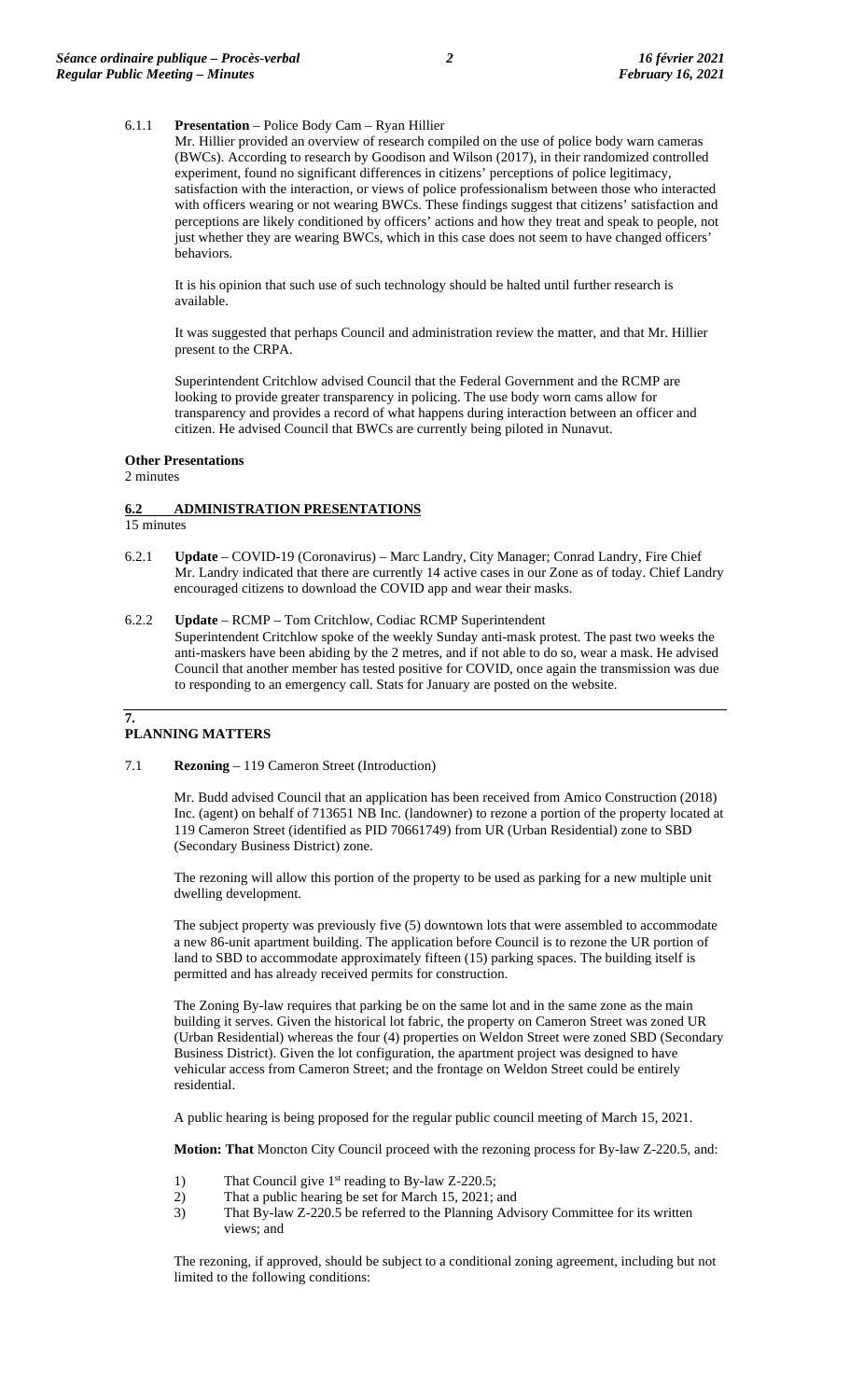- 1. That this rezoning approval shall expire within forty eight (48) months of it coming into effect unless a development permit is obtained;
- 2. That this agreement is to be signed and executed within 12 months of  $3<sup>rd</sup>$  reading;<br>3. That nothing contained herein shall prohibit or in any way limit the Developer's r
- That nothing contained herein shall prohibit or in any way limit the Developer's right to apply for a variance pursuant to the provisions of the Community Planning Act;
- 4. That all uses of land pursuant to this agreement shall conform to the provisions of the City of Moncton Zoning By-law, as amended from time to time, except as otherwise provided herein;
- 5. That the \$1000 security deposit required for a Conditional Rezoning Agreement and bylaw registry fees be paid prior to registration;
- 6. That following receipt of a written request from the owner of the property or any infant thereof, the City will, from time to time, at its sole discretion, prepare and execute releases of this Agreement, provided that the Agreement no longer has effect on the property. In all cases, the Owner will pay the City's administrative fee for preparing and signing a discharge and is responsible for all other legal, registration and other expenses, whether the discharge is prepared by the City, the Owner's solicitor or another person; and
- 7. That the development be carried out in substantial conformance with the plan submitted as Schedule B.

Moved by: Councillor Lawrence Seconded by: Councillor Léger

# **MOTION CARRIED**

7.2 **Rezoning** – 1530 Ryan Street (Introduction)

Mr. Budd provided Council a presentation on an application received from Richard Betsch, 669776 N.B. Ltd. (agent), on behalf of Congregational Christian Church of Moncton Inc. (landowner) to rezone the property located at 1530 Ryan Street (identified as PID 70354139) from R2 (Two Unit Dwelling) Zone to P1 (Community Use) Zone.

The rezoning will allow the property to be used as a daycare centre (after school program) for Kingswood Academy Montessori School & Early Learning Centre.

The subject property is zoned R2 (Two Unit Dwelling) Zone and has been developed and used as a church (Congregational Christian Church of Moncton) since 2004. The large site is approximately 11 acres in size, and includes the existing building and parking lot, as well as a large undeveloped treed portion.

Kingswood Academy has been operating as a daycare, after school care, and private school in Moncton for the past 14 years. They relocated to their current main building at 1535 Ryan Street in 2014 from Hildegard Drive.

A Public Hearing is being proposed for the regular public council meeting of March 15, 2021.

**Motion: That** Moncton City Council proceed with the Zoning By-law Amendment being By-law Z-220.4 and:

- 1) That Council give  $1<sup>st</sup>$  reading to By-law Z-220.4;
- 2) That a public hearing be set for March 15, 2021; and
- 3) That By-law Z-220.4 be referred to the Planning Advisory Committee for its written views; and

The rezoning, if approved, should be subject to a conditional zoning agreement, including but not limited to the following conditions:

- 1. That this rezoning approval shall expire within forty eight (48) months of it coming into effect unless a development permit is obtained;
- 2. That this agreement is to be signed and executed within 12 months of  $3<sup>rd</sup>$  reading;
- 3. That nothing contained herein shall prohibit or in any way limit the Developer's right to apply for a variance pursuant to the provisions of the Community Planning Act;
- 4. That all uses of land pursuant to this agreement shall conform to the provisions of the City of Moncton Zoning By-law, as amended from time to time, except as otherwise provided herein;
- 5. That the \$1,000 security deposit required for a Conditional Rezoning Agreement and by-law registry fees be paid prior to registration;
- 6. That following receipt of a written request from the owner of the property or any infant thereof, the City will, from time to time, at its sole discretion, prepare and execute releases of this Agreement, provided that the Agreement no longer has effect on the property. In all cases, the Owner will pay the City's administrative fee for preparing and signing a discharge and is responsible for all other legal, registration and other expenses, whether the discharge is prepared by the City, the Owner's solicitor or another person; and
- 7. That the development be carried out in substantial conformance with the plan submitted as Schedule B.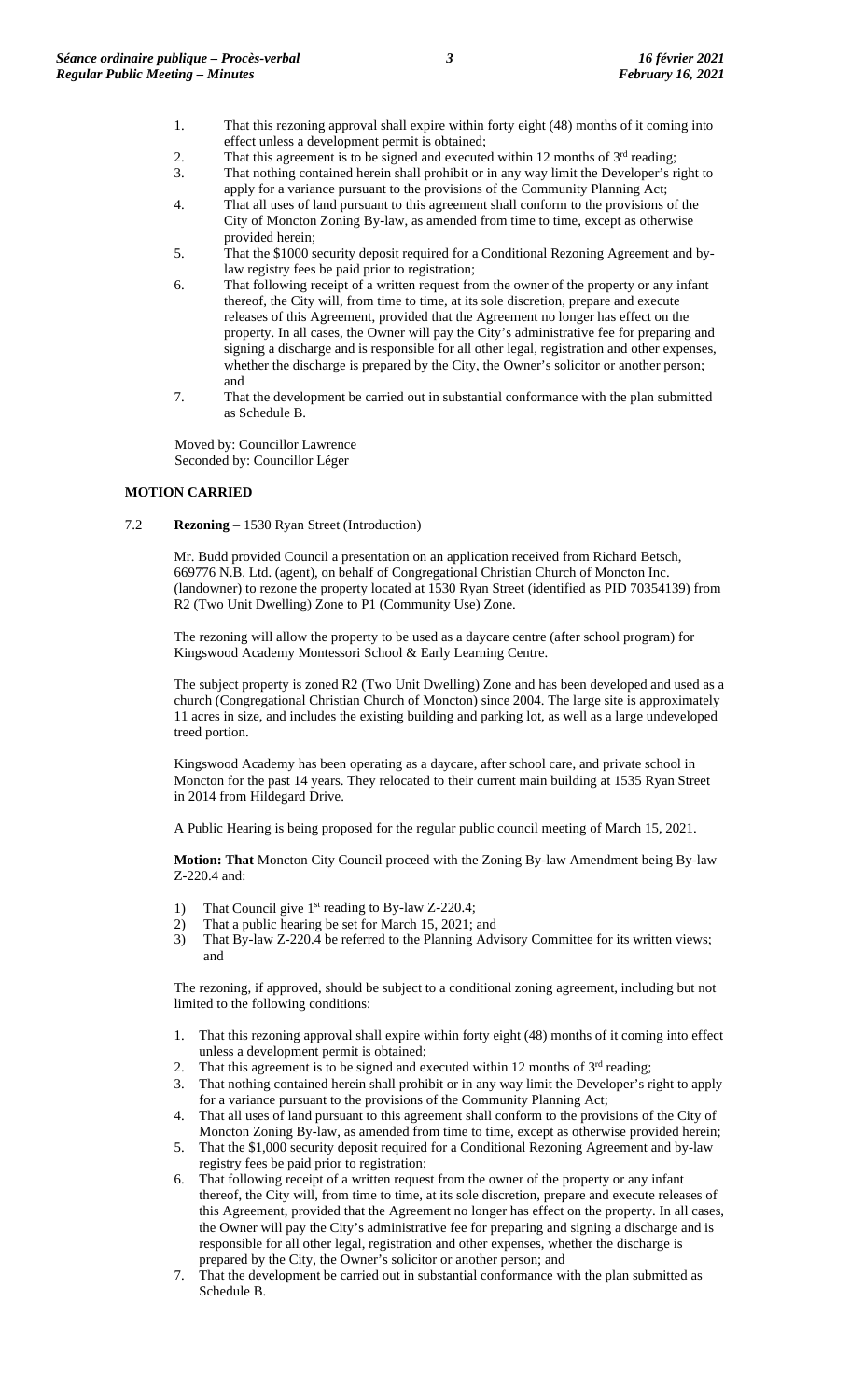Moved by: Councillor Butler Seconded by: Councillor Hicks

It was questioned if there would be a traffic study for the rezoning. Mr. Budd indicated that a traffic study was not warranted as per Engineering; however, it will be brought the PAC meeting for review.

# **MOTION CARRIED**

7.3 **Amend Schedule F** – Snow Dump Overlay Area, in the Zoning By-law, at 605 Caledonia Road

Mr. Budd informed Council that Administration is proposing to amend the Snow Dump Overlay Area Map (Schedule F) in the Zoning By-law in order to designate and develop a new municipal snow dump on the north east side of the City at 605 Caledonia Road.

Although a large new snow dump was designated and created on the west side of the City off of Berry Mills Road in 2013, the Public Works Department has acknowledged that transporting snow from the east side of the City to the west side for dumping can be onerous, time consuming and costly. Having a snow dump on the east side of the City (for City use only) would mean less traveling, less time spent moving the snow, less City resources and less cost.

The subject site is located on Caledonia Road on a large property owned by the City of Moncton. The property is approximately 10 hectares in size (25 acres). It is currently vacant and used as a fill dump site for surplus fill coming from City maintenance operations (primarily Utility digs). The interior of the site has been cleared leaving a 30-metre-wide fully vegetated buffer around the entire perimeter of the site. In addition to this 30 metre perimeter buffer, the south side of the lot has a fully treed buffer over 70 metres wide

**Motion: That** Moncton City Council proceed with the proposed by-law amendment and:

- 1) Give  $1^{st}$  reading to Zoning By-law amendment Z-220.2;
- 2) Set a public hearing for March 15, 2021; and
- 3) Refer the proposed By-law Z-220.2 to the Planning Advisory Committee for its written views.

Moved by: Deputy Mayor Crossman Seconded by: Councillor Boudreau

Mr. Richard, in response to Councillor Butler's question, indicated that he would get back to Council as to the need for an environmental assessment for burning of asphalt within close proximity of a residential neighbourhood. He will also clarify if there is a need for a similar assessment for the dump at the causeway.

### **MOTION CARRIED**

# **8.**

# **STATEMENTS BY MEMBERS OF COUNCIL**

### **9.**

# **REPORTS AND RECOMMENDATIONS FROM COMMITTEES AND PRIVATE MEETINGS**

- 9.1 **Recommendation(s)** Private Session February 8, 2021
	- 1) That Moncton City Council approve a discount of 25% during the Orange and Red phases of the Province of New Brunswick Recovery Plan to be applied to rental rates as a temporary incentive to encourage the presence of vendors at the Marché Moncton Market.

Moved by: Councillor Léger Seconded by: Councillor Boudreau

# **MOTION CARRIED**

2) That Moncton City Council approve extending its current agreement with Pattison Outdoor Advertising for Print Media Advertising Rights (Codiac Transit Bus Shelters), as outlined in Request for Proposal #RFP15-106, for a one (1) year period, effective January 1, 2021 through to December 31, 2021, and revise the provisions of the Vendor's revenue obligations to allow for fifty percent (50%) of Pattison Outdoor's net advertising revenue to be remitted to Codiac Transpo, with no annual guaranteed minimum sum and further, that the Mayor and City Clerk sign the attached contract extension request from Pattison Outdoor Advertising, dated December 17, 2020, and affix the City of Moncton's Corporate Seal thereto.

Moved by: Councillor Edgett Seconded by: Councillor Lawrence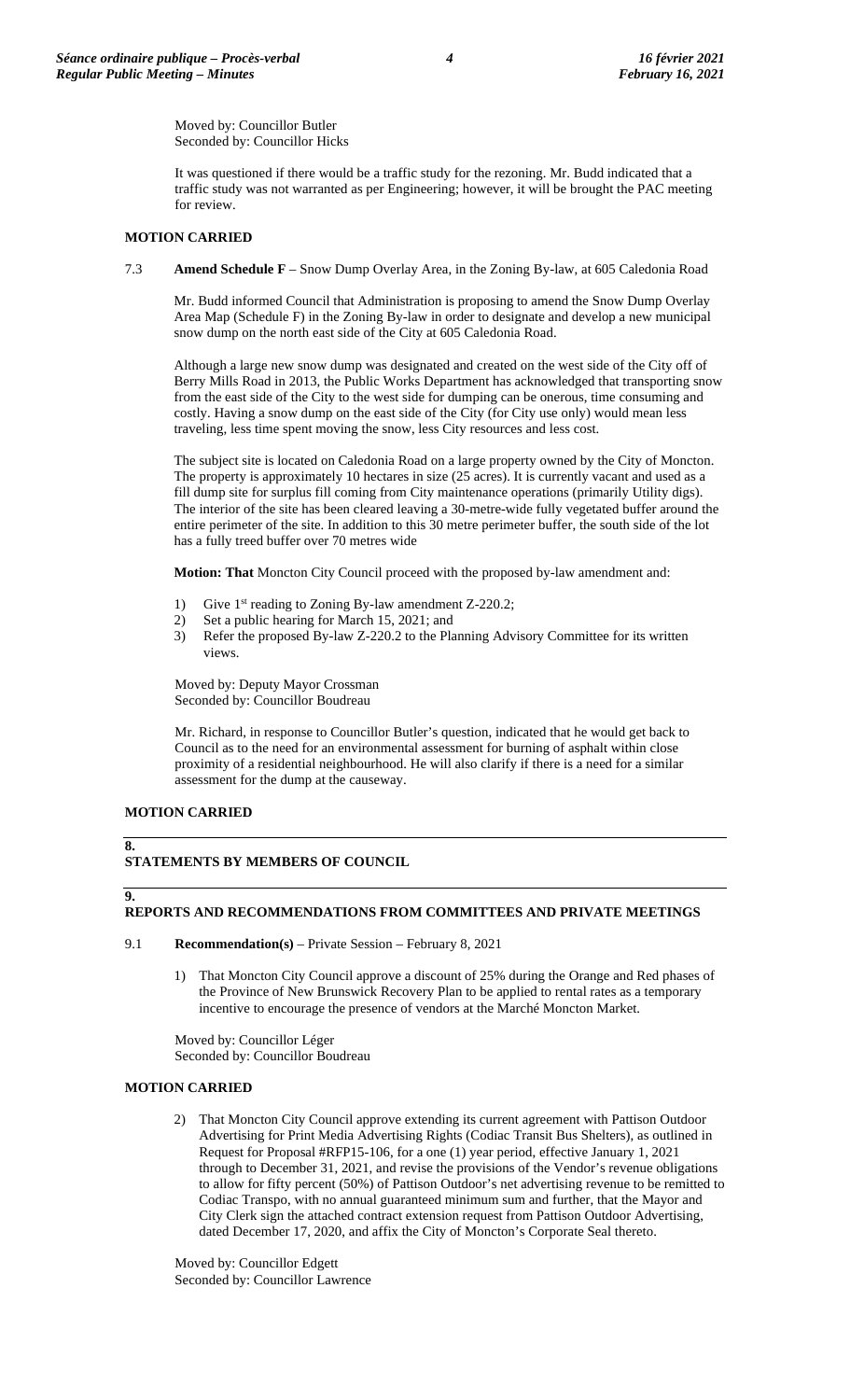### **MOTION CARRIED**

3) That Moncton City Council authorize Administration to prepare a Purchase and Sale Agreement with the Estate of Gerard Gallant to purchase PID00799262, located on Frontenac Drive, in the City of Moncton, New Brunswick; and that the Mayor and City Clerk be authorized to execute all documents necessary to complete the purchase transaction and to affix the Corporate Seal of the City of Moncton thereto.

Moved by: Deputy Mayor Crossman Seconded by: Councillor Thériault

#### **MOTION CARRIED**

4) That Moncton City Council authorize the City to enter into an agreement with the Canadian Corps of Commissionaires NB & PEI Division Inc. for the provision of Community Officers, and that the Mayor and City Clerk be authorized to execute all necessary documents and to affix the Corporate Seal thereto.

Chief Landry provided a brief overview of the proposal. Over the past few months, a review of the By-Law Enforcement and part of this review was to overhaul the by-law officers.

Currently proposing:

- Hire eight community officers, with policing background
- Patrol 20 hrs/day
- Uniform presence
- City Ambassadors
- Enforcing by-laws

Moved by: Councillor Lawrence Seconded by: Councillor Léger

*Councillor Pellerin entered the meeting @ 5:17 p.m.*

Councillor Butler requested that Council be provided an organization chart for By-Law Enforcement. Councillor Butler expressed concern with hiring less commissioners and providing more hours.

Deputy Mayor Crossman asked that measurables be established to capture what is being done during the hours of work.

### **MOTION CARRIED**

*Nay:*

*Councillor Butler Councillor Hicks Councillor Pellerin*

#### **10. REPORTS FROM ADMINISTRATION**

10.1 **2020** Report to Community – Marc Landry

Mr. Landry provided the Community Report. In 2020, the City of Moncton adopted its revised Strategic Plan which includes Projects and Initiatives for 2020, 2021 and 2022. As part of the plan's framework Administration reports on the progress of the priority items on regular basis and formally on a yearly basis

This plan establishes priorities for a number of projects and/or initiatives as shown below:

| Pillar      | Projects/Initiatives | <b>Completed in 2020</b> |
|-------------|----------------------|--------------------------|
| Environment | 25                   |                          |
| Social      | 35                   |                          |
| Culture     | 13                   |                          |
| Economy     | 32                   |                          |
| Governance  | 27                   |                          |
|             | 132                  |                          |

A breakdown of completed actions in 2020 can be found below:

#### **Environment**

• Climate Change Emergency Declaration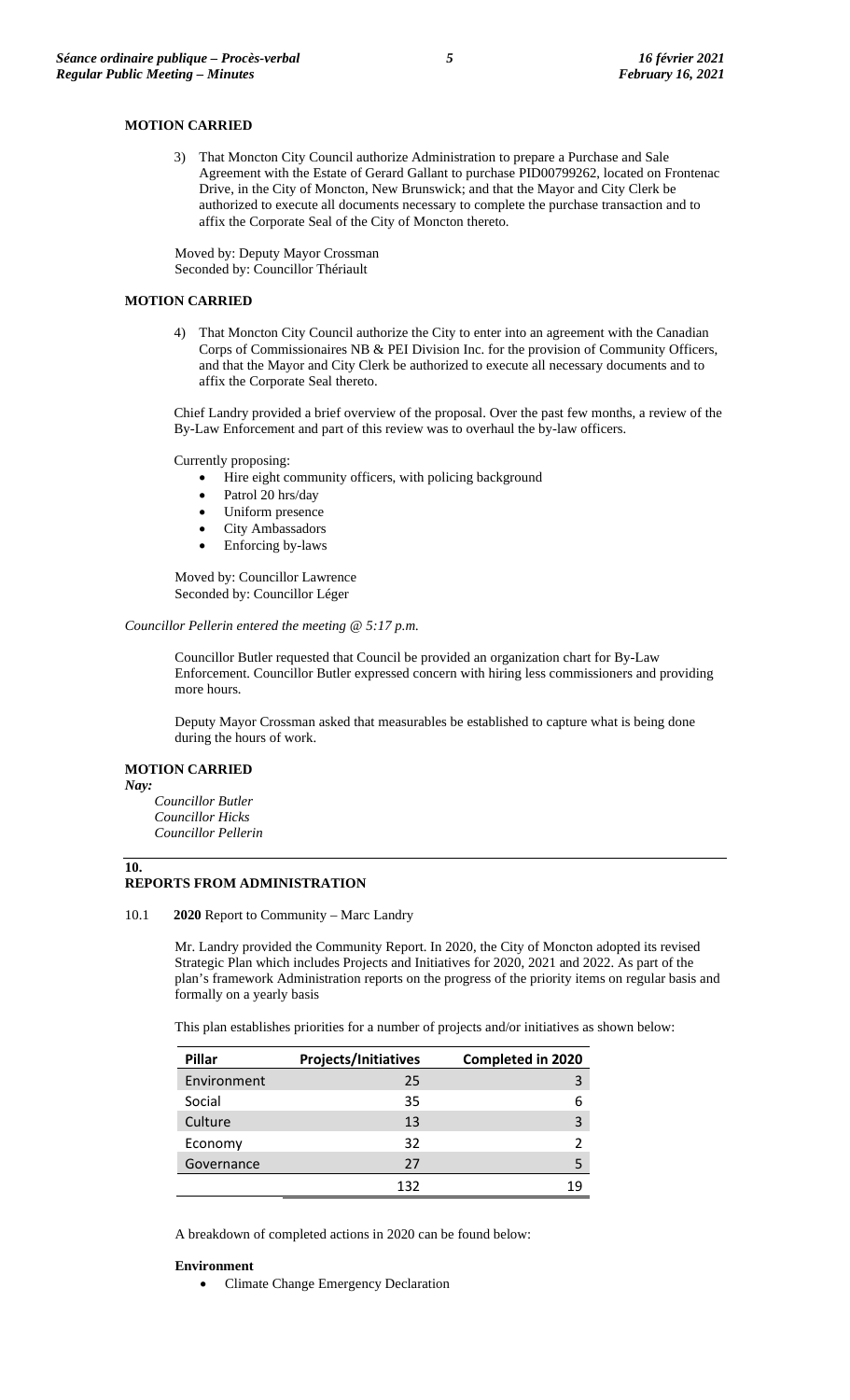- Implement by-law limiting single use plastic bags
- Replace meters and meter transmission units

# **Social**

- Affordable Housing Implementation Plan:
	- standardize the collection and management of data through a centralized database
	- prepare and present a business case for a housing entity
	- develop a list of surplus government-owned land that could be used for affordable housing
- Upgrade transit fleet from GPS to computer-aided dispatch (CAD)/automated vehicle location (AVL)
- Review Superior Propane Centre agreement
- Open the North End Community Centre (Moncton North YMCA) and implemented operating agreement

### **Culture**

- Present a feasibility study for establishing a Museum of Contemporary Art
- Construct Gérald-Leblanc Park
- Design René-Arthur Fréchet Park

### **Economy**

• Open the North End Community Centre (Moncton North YMCA) and implemented operating agreement

### **Governance**

- Review activity-based costing as a financial best practice
- Advocate for cost of protective services
- Collaborate with higher education institutions
- Confirm service levels for municipal programs and services
- Review City Hall lease options

# 10.2 **Adoption** of Strategic Plan – Marc Landry, City Manager

Moncton City Council has adopted 5 Pillars within its Strategic Plan, and these pillars are the foundation to the plan. Each Pillar has associated Action Items highlighting important priority items the organization is working to achieve. Action items are broken down by the strategic documents they support and by the implementation year in which they are scheduled to be completed.

The following action items have been added for 2021:

# **Environment:**

- Climate Change Mitigation
	- Corporate Energy and Greenhouse Gas Reduction Plan (2016)
	- Climate Action Report (2020)
	- Increase protection for the designated Turtle Creek watershed
	- Develop Blue-Green Algae (BGA) Management Strategy / Plan

### **Social:**

- Review and update Social Inclusion Plan
	- Social Inclusion Plan (2016)
	- Moncton's Community Implementation Plan for Affordable Housing (2019)
	- Undertake action items to help address social issues in the city
- Develop strategies to ensure that Moncton continues to be a safe community

### **Cultural:**

- Implement Heritage Conservation Strategic Plan
	- Develop policy for designating heritage properties
	- Implement Cultural Plan
		- Conduct Cultural Forum
	- Partner with First Nations on projects and initiatives
- Re-establish annual downtown events impacted by COVID-19 and explore opportunities for new programming offerings in the downtown core

### **Economy:**

- Attract \$108 million in new investment in the downtown core by 2023
	- Establish an urban growth strategy to encourage development on high potential future growth areas
- Establish a Destination Marketing Organization (DMO)

### **Governance:**

• Implement financial best practice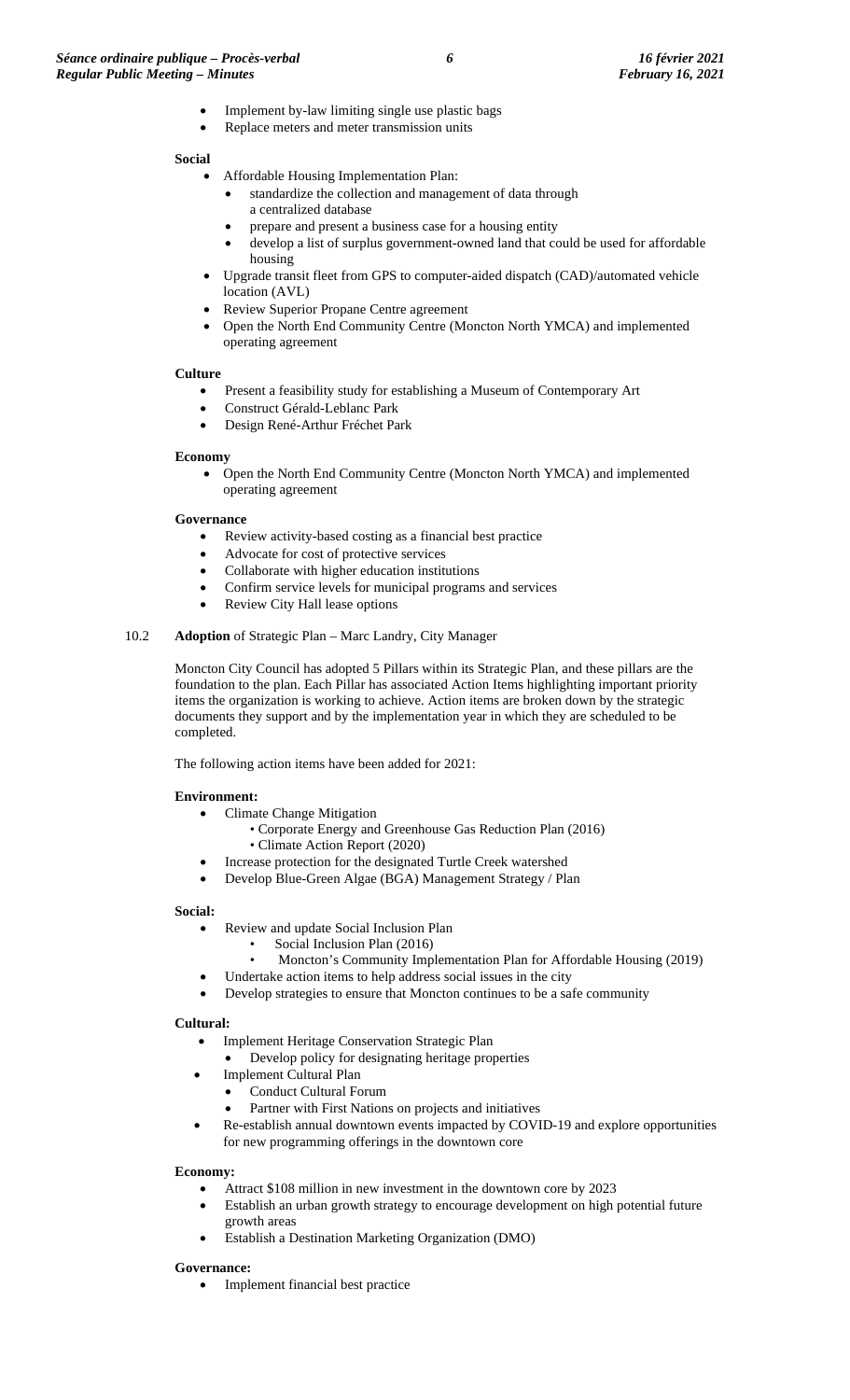- Collaborate with other municipalities
- Advocate for municipal reform

• Review opportunities for diversity inclusion and anti-discrimination

**Motion: That** Moncton City Council approve the Strategic Plan (2021 Edition) and that Administration provide updates on the action items identified.

Moved by: Councillor Lawrence Seconded by: Councillor Thériault

*Councillor Pellerin and Boudreau left the meeting @ 5:45 p.m.*

### **MOTION CARRIED**

10.3 **City Contract No. W21D 05AA** – Street Resurfacing No. 2

**Motion: That** City Contract No. W21D 05AA, Street Resurfacing No. 2, be awarded to MacDonald Paving and Construction, a division of Miller Paving Limited in the amount of \$1,896.350.00 including HST (\$1,719,676.14 net HST), and that the budget for the project be set at \$1,910,000.00 including net HST, engineering and contingency.

It is also recommended that a contract be drafted, and that the Mayor and City Clerk be authorized to sign said contract and affix the Corporate Seal of the City of Moncton.

Moved by: Councillor Butler Seconded by: Deputy Mayor Crossman

### **MOTION CARRIED**

10.4 **Quotation QP20-092** – Rental of Contractor's Commercial Equipment

**Motion: That** Moncton City Council approve the award of Quotation #QP20-092 – Rental of Contractor's Commercial Equipment, to the two (2) lowest bidders meeting the Terms and Conditions and Specifications set out in the Quotation, being Battlefield Equipment Rentals and Reliable Rentals & Sales Ltd., for a one (1) year period with options to extend each agreement up to a maximum of four (4) additional twelve (12) month periods, if it is in the City's best interests to do so.

Moved by: Councillor Léger Seconded by: Councillor Butler

# **MOTION CARRIED**

#### **11. READING OF BY-LAWS**

11.1 **A By-Law** in Amendment of the City of Moncton Zoning By-Law, being By-Law Z220.5 – 119 Cameron Street – *First Reading – subject to approval item 7.1*

*First Reading only*

11.2 **A By-Law** in Amendment of the City of Moncton Zoning By-Law, being By-Law Z220.4 – 1530 Ryan Rd. – *First Reading – subject to approval item 7.2*

*First Reading only*

11.3 **A By-Law** in Amendment of the City of Moncton Zoning By-Law, being By-Law Z220.2 – 605 Caledonia Rd. – *First Reading – subject to approval item 7.3*

*First Reading only*

**12.**

# **NOTICES MOTIONS AND RESOLUTIONS**

12.1 **Resolution** – 2021 Deposit General Operating Reserve Fund

- **WHEREAS** section 101 of the Local Governance Act of New Brunswick confers power on City Council to create a General Operating Reserve Fund; and
- **WHEREAS** the said Act requires that deposits made into the General Operating Reserve Fund be authorized by resolution; and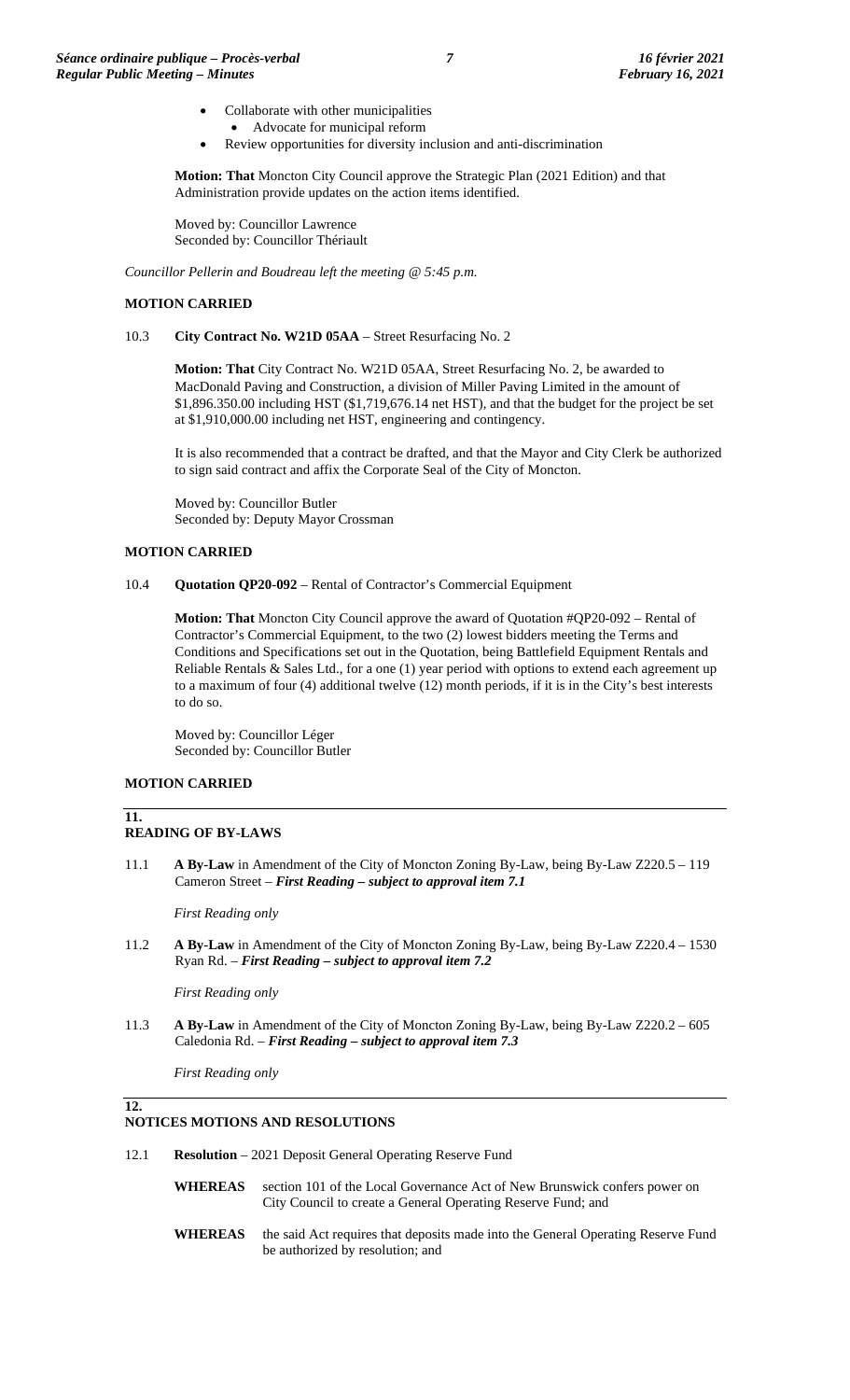**WHEREAS** the City Treasurer recommends the deposit of \$358,000, being the budgeted 2021 deposit from the City's General Fund, be made to the General Operating Reserve Fund.

**THEREFORE BE IT RESOLVED** that authorization be granted for a deposit in the amount of \$358,000 into the General Operating Reserve Fund.

Moved by: Councillor Lawrence Seconded by: Councillor Edgett

### **MOTION CARRIED**

- 12.2 **Resolution** 2021 Deposit to General Capital Reserve Fund
	- **WHEREAS** section 101 of the Local Governance Act of New Brunswick confers power on City Council to create a General Capital Reserve Fund; and
	- **WHEREAS** the said Act requires that deposits made into the General Capital Reserve Fund be authorized by resolution; and
	- **WHEREAS** the City Treasurer recommends the deposit of \$10,167,288, being the 2021 budgeted deposit from the City's General Operating Fund, be made to the General Capital Reserve Fund.

**THEREFORE BE IT RESOLVED** that authorization be granted for a deposit in the amount of \$10,167,288, into the General Capital Reserve Fund.

Moved by: CouncillorLléger Seconded by: Councillor Thérault

Councillor Hicks requested Council be provided a breakdown of the reserves for the past 10 years.

### **MOTION CARRIED**

- 12.3 **Resolution** 2021 Deposit to Utility Operating Reserve Fund
	- **WHEREAS** section 117(7) of the Local Governance Act of New Brunswick confers power on City Council to create a Utility Operating Reserve Fund; and
	- **WHEREAS** the said Act requires that deposits made into the Utility Operating Reserve Fund be authorized by resolution; and
	- **WHEREAS** the City Treasurer recommends the deposit of \$10,000, being the budgeted 2021 deposit from the City's Utility Operating Fund, be made to the Utility Operating Reserve Fund.

**THEREFORE BE IT RESOLVED** that authorization be granted for a deposit in the amount of \$10,000 into the Utility Operating Reserve Fund.

Moved by: Councillor Léger Seconded by: Councillor Lawrence

# **MOTION CARRIED**

- 12.4 **Resolution** 2021 Deposit to Utility Capital Reserve Fund
	- **WHEREAS** section 117(7) of the Local Governance Act of New Brunswick confers power on City Council to create a Utility Capital Reserve Fund; and
	- **WHEREAS** the said Act requires that deposits made into the Utility Capital Reserve Fund be authorized by resolution; and
	- WHEREAS the City Treasurer recommends the deposit of \$1,240,000, being the budgeted 2021 deposit from the City's Utility Operating Fund, be made to the Utility Capital Reserve Fund.

**THEREFORE BE IT RESOLVED** that authorization be granted for a deposit in the amount of \$1,240,000, into the Utility Capital Reserve Fund.

Moved by: Councillor Edgett Seconded by: Councillor Léger

# **MOTION CARRIED**

12.5 **Resolution** – Appointment as Building Inspector – Allain Hebert